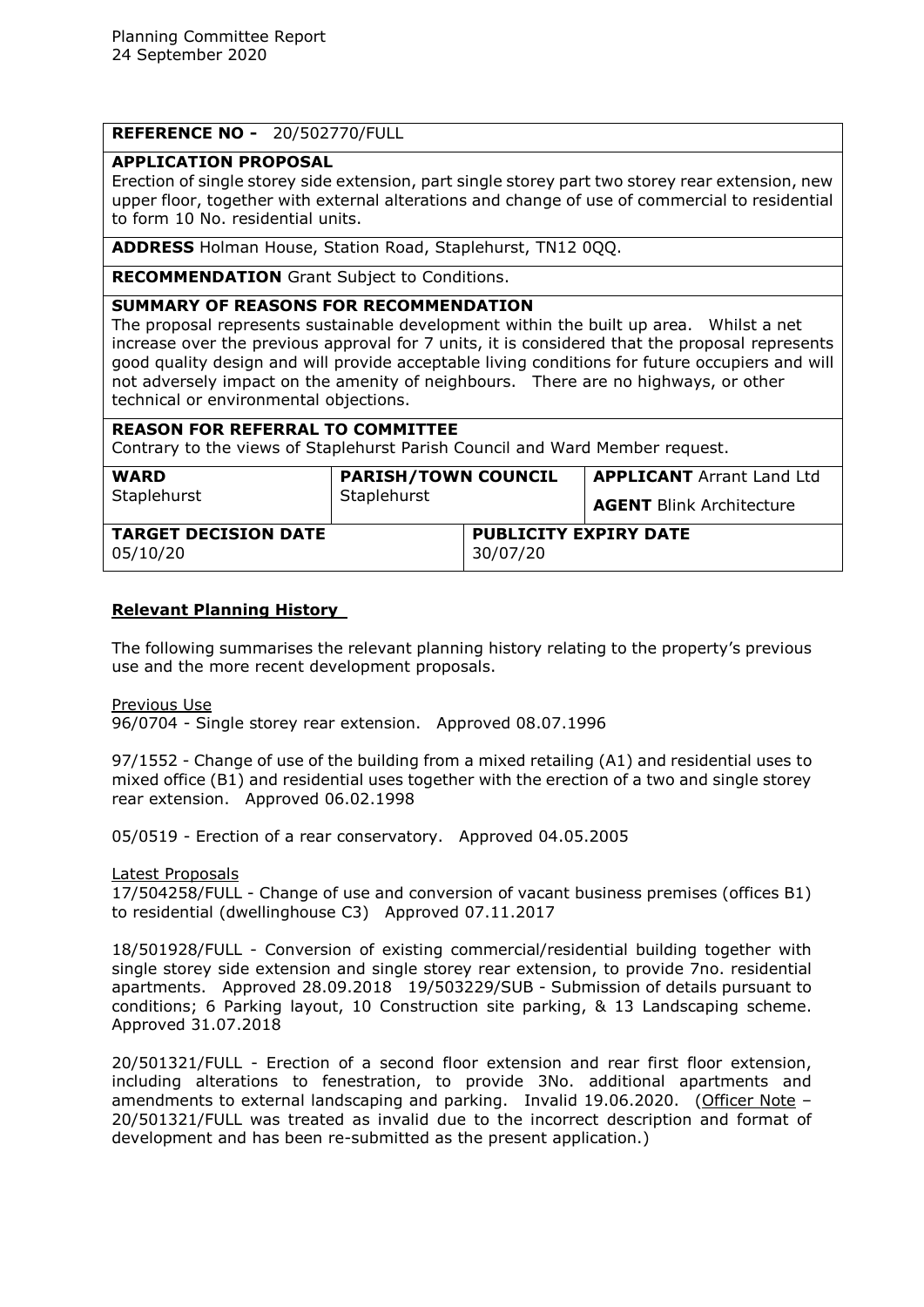# **MAIN REPORT**

### **1. DESCRIPTION OF SITE**

- 1.01 The application site comprises a two storey detached building that has historically been in mixed, commercial (bakery, retail and most recently offices) and residential uses. Access is taken directly off Station Road to an existing driveway that serves an established area of hardstanding and former garages / storage to the rear. The established access runs alongside the boundary with The Yews to the north, which has a garage between the main house and the boundary. Both aerial and historic maps show that this access has existed for some considerable time.
- 1.02 Staplehurst Free Church lies immediately to the south of the application site and is a large modern building extending along the majority of the rear boundary of the application site and with a large car park to the front. Otherwise the immediate surroundings are principally residential. (photo shows rear garden of application site)



- 1.03 Along the rear boundary, a wide access path separates the site from the rear boundaries of properties in Hurst Close. A short distance to the north of the application site, a backland dwelling, The Roost, takes access of the northern, wider section of the rear access. The application scheme does not propose any access to this path.
- 1.04 The existing building is of no heritage or townscape significance and there are no heritage assets or protected trees within or adjacent to the application site; the closest listed building being Sorrento (GII), some 70m north east, on the western, opposite side of Station Road.

# **2. PROPOSALS**

- 2.01 In 2018 planning permission was granted for a scheme to provide 7 units. The latest proposals involve the change of use from mixed commercial/residential to purely residential, in the form of 10 No. apartments, together with alterations to the building which include:
	- part single / part two storey rear extension
	- single storey side extension
	- new second floor
	- associated external alterations
- 2.02 To the front, there will be two visitor spaces, a drop-off area of permeable surfacing and refuse storage, which will be set behind a 1.5m new front boundary wall and new hedge planting. To the rear the existing access leads to resident parking which follows the broad layout of the approved scheme, albeit the 9 spaces previously approved will be increased to 10.
- 2.03 In addition to a communal garden of 107 sq.m, three of the ground floor apartments have external terraces, the largest of which is substantial at 50 sq.m.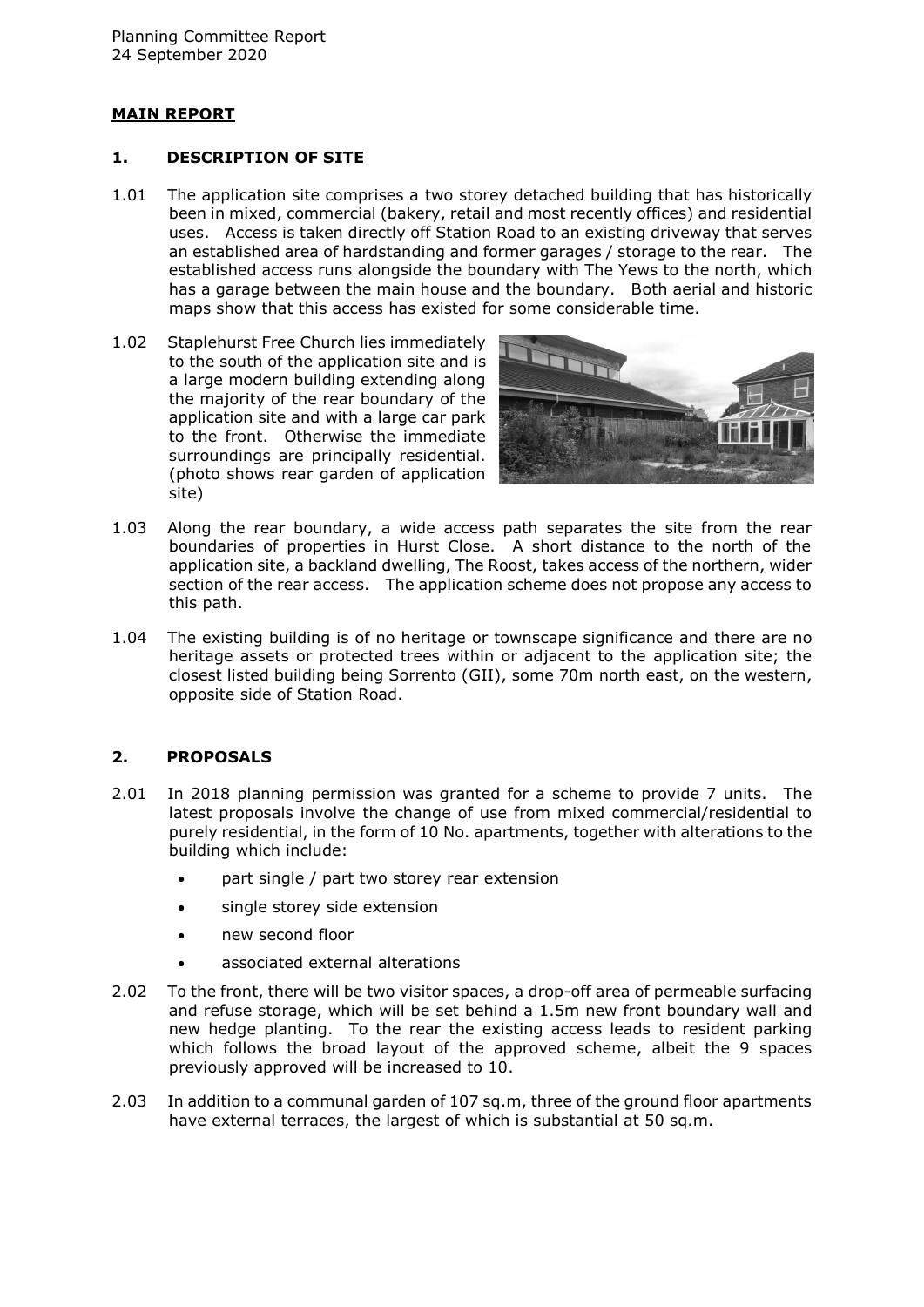- 2.04 Adjacent to the neighbour to the north an acoustic fence will be constructed, with a planting bed extending up to 2.5m in depth. A wildflower border will extend along the southern and eastern boundaries.
- 2.05 In terms of the unit mix and size standards, compared to the 2018 permitted scheme and set against national space standards, the scheme will provide….

|               |       |      |                                    | National Space Std              |
|---------------|-------|------|------------------------------------|---------------------------------|
| Plot 1        | 1 bed |      | 52m2 (same as previously approved) | 50 <sub>m2</sub><br>$+2$        |
| Plot 2        | 2 bed | 85m2 | (amended from 87m2)                | $70 \text{ m2 } +15$            |
| Plot 3        | 1 bed |      | 48m2 (same as previously approved) | 50m2<br>$-2$                    |
| Plot 4        | 2 bed |      | 75m2 (amended from 61m2)           | $70 \text{ m2 } +5$             |
| Plot 5        | 1 bed |      | 47m2 (same as previously approved) | 50m2<br>-3                      |
| Plot 6        | 1 bed | 46m2 | (same as previously approved)      | 50m2<br>$+4$                    |
| Plot 7        | 1 bed |      | 48m2 (same as previously approved) | $-2$<br>50 <sub>m2</sub>        |
| Plot 8        | 1 bed | 69m2 | (additional unit)                  | 50 m2 $+19$                     |
| Plot 9        | 2 bed | 62m2 | (additional unit)                  | $61 \text{ m2 } -1$             |
| Plot 10 2 bed |       | 85m2 | (additional unit)                  | $\frac{70 \text{ m2}}{11}$ + 15 |
|               |       |      |                                    | Net<br>$+52$ sq.m               |

- 2.06 Whilst four of the units fall slightly below the national space standards, these units are unchanged from the previous 2018 approval. Notably the three new units each exceed space standards.
- 2.07 In terms of design, whilst the 2018 scheme principally retained the existing front elevational character, the latest proposals remodel the building such that it is more in keeping with other properties nearby. The applicant has submitted the following illustrative CGI image. Note that the Free Church is not visible in this view due to its significant setback from the street frontage.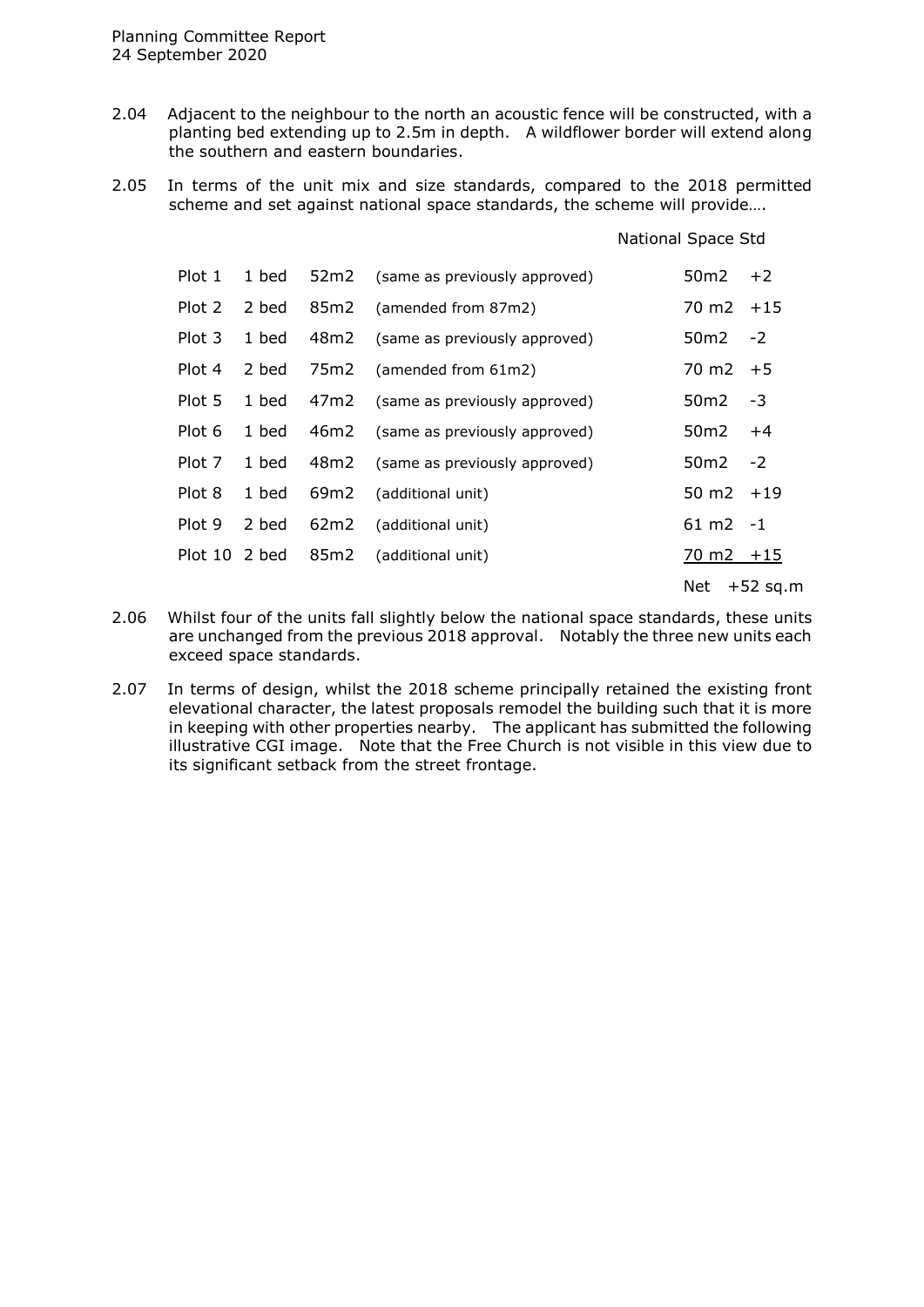

2.08 To assist Members in assessing the latest 2020 application against the previous 2018 approval, the proposed site layout and relevant elevations follow, set alongside the previously approved scheme.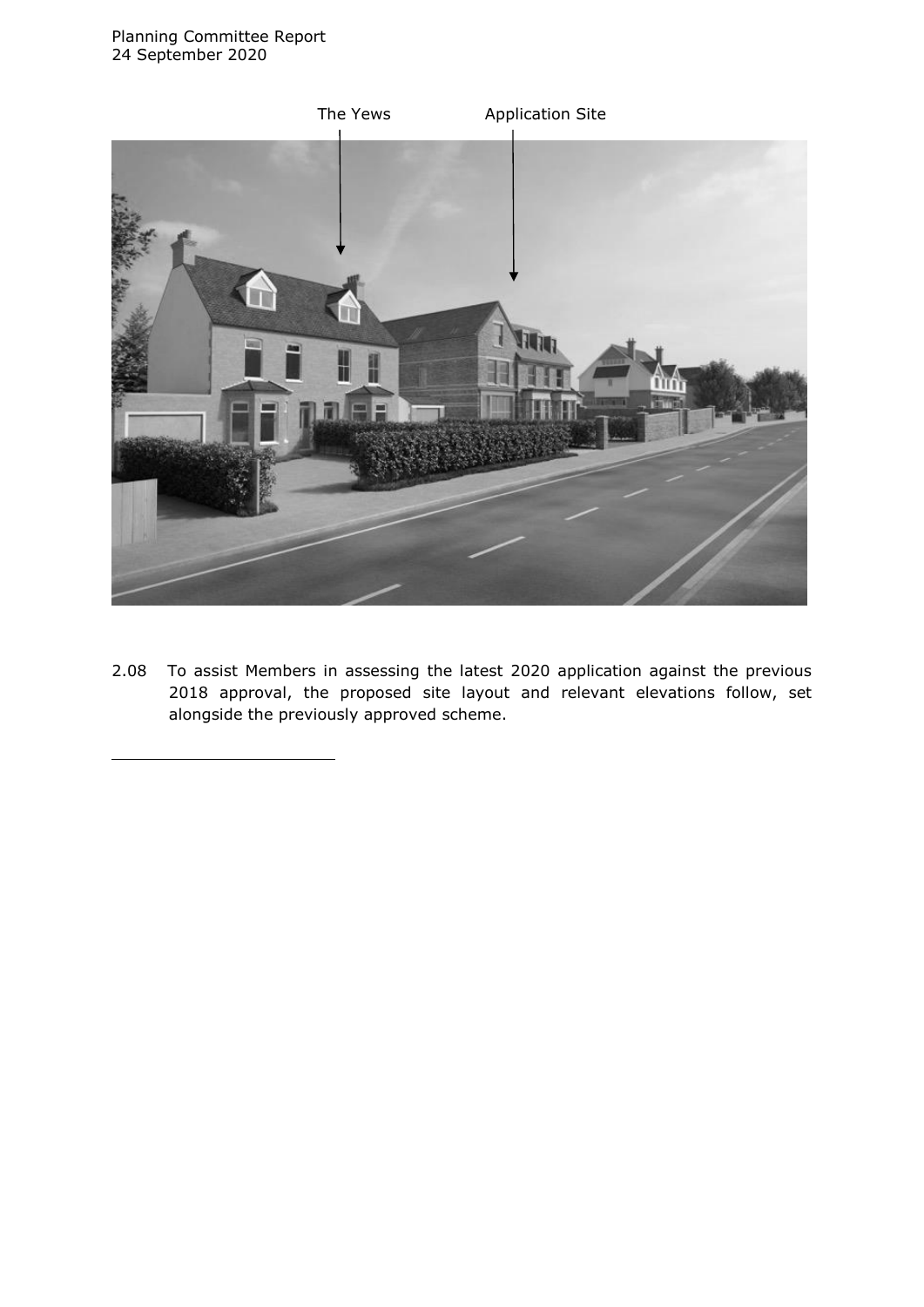### Planning Committee Report 24 September 2020

# Site Layout (NTS)

# 2018 Permission



# 2020 Application



# Street Scene

2018



# 2020

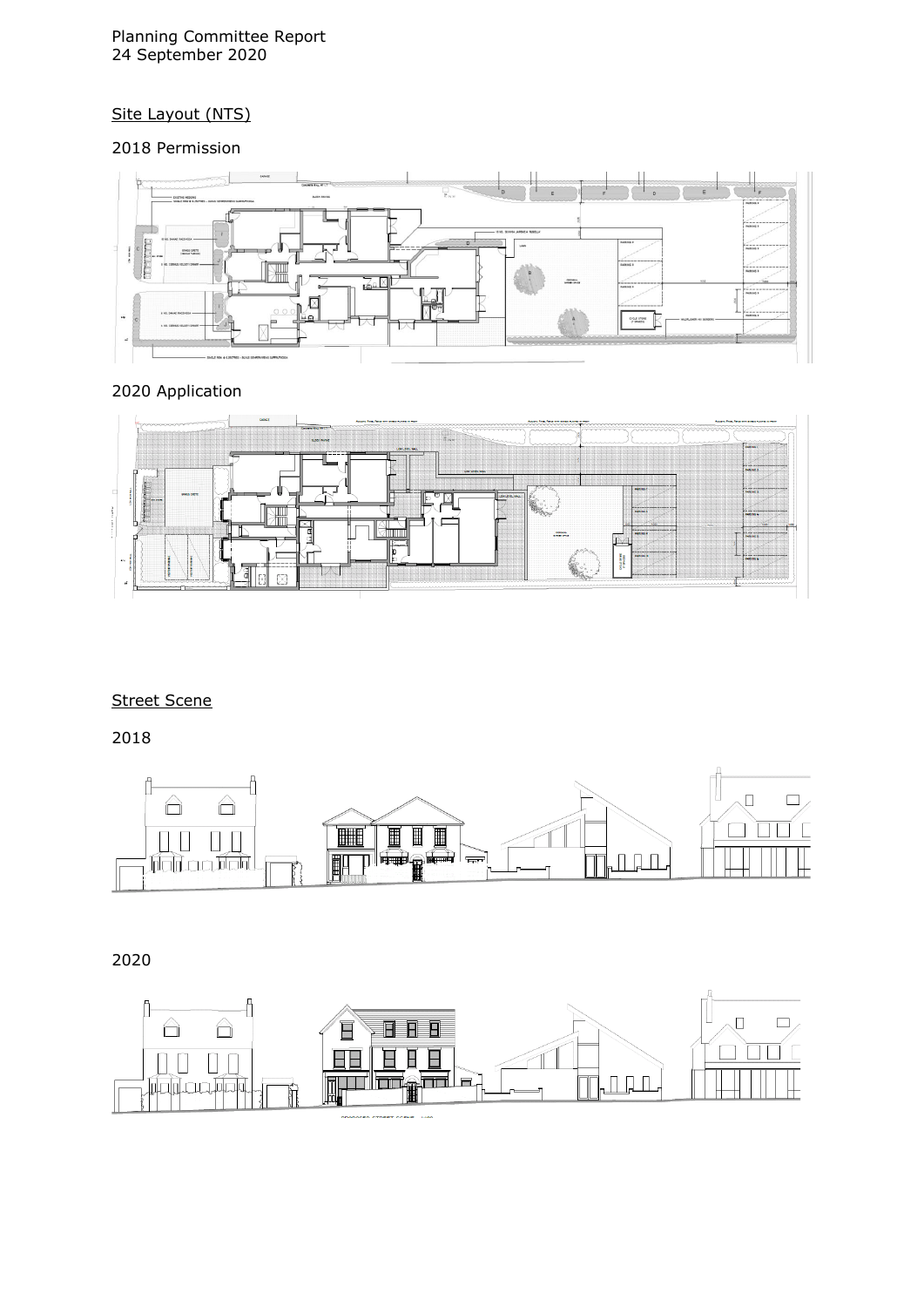Planning Committee Report 24 September 2020

# Front Elevation



PROPOSED FRONT ELEVATION<br>1:100

2018



PROPOSED FRONT ELEVATION  $1:100$ 

2020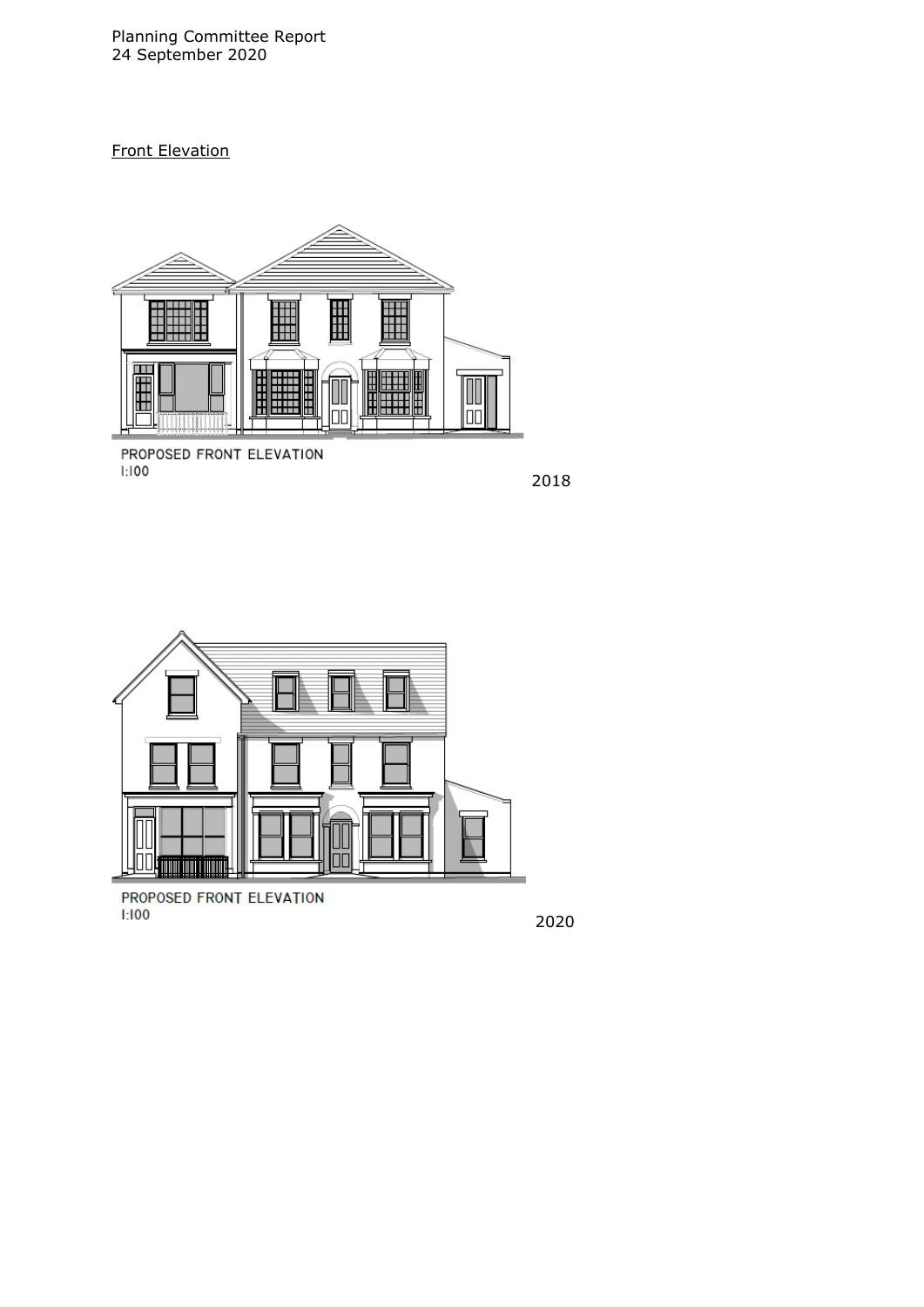Planning Committee Report 24 September 2020

Side Elevation Facing The Yews

2018



2020

![](_page_6_Figure_5.jpeg)

# **3. POLICY AND OTHER CONSIDERATIONS**

Maidstone Borough Local Plan 2017

- SS1 Spatial Strategy
- SP5/SP10 Staplehurst RSC
- SP18/DM4 Heritage
- DM1 Good Design
- DM5 Brownfield Land
- DM9 Residential Development
- DM23 Car Parking
- DM21/DM23 Traffic and parking Considerations

Staplehurst Neighbourhood Plan 2016(20)

- Vision 1 Maintaining and enhancing the rural character of Staplehurst
- Vision 2 & H3 Contributing to mixed communities
- $\bullet$  Vision 4 Using land efficiently
- Vision 5 Respecting the built environment
- Vision 6, PW4, H1– Contextual design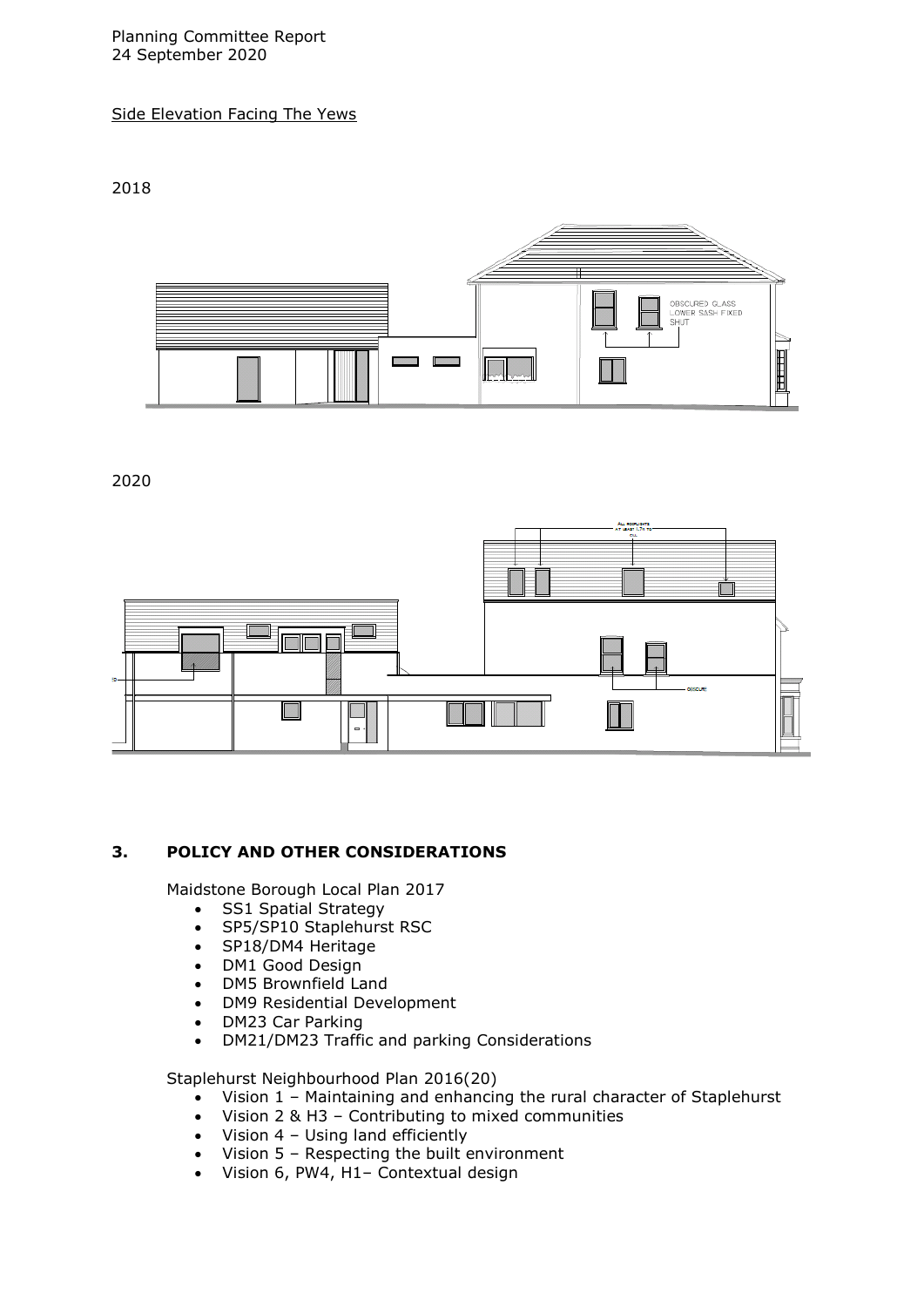National Planning Policy Framework (NPPF) / National Planning Practice Guidance (NPPG)

- Insert para references
- Sustainable development
- Efficient use of land
- Mixed communities
- Planning positively

## **4. LOCAL REPRESENTATIONS**

#### **Local Residents:**

![](_page_7_Figure_9.jpeg)

- 4.01 Representations have been received from 8 local residents raising the following (summarised) issues, which are considered within the 'assessment' section below.
	- Out of character with village
	- Inadequate parking and access
	- Increased traffic and parking
	- Risk to pedestrians
	- Loss of amenity through noise
	- Poor design
	- Overlooking and loss of privacy
	- Overshadowing
	- Inadequate amenity for future occupiers
- 4.02 In addition the neighbouring Staplehurst Free Church has objected on the grounds of:
	- Over-intensification of the site
	- Parking from church users will limit access visibility
- 4.03 The following matters were raised by residents, but are not material planning considerations and therefore cannot be taken into account in the determination of this application.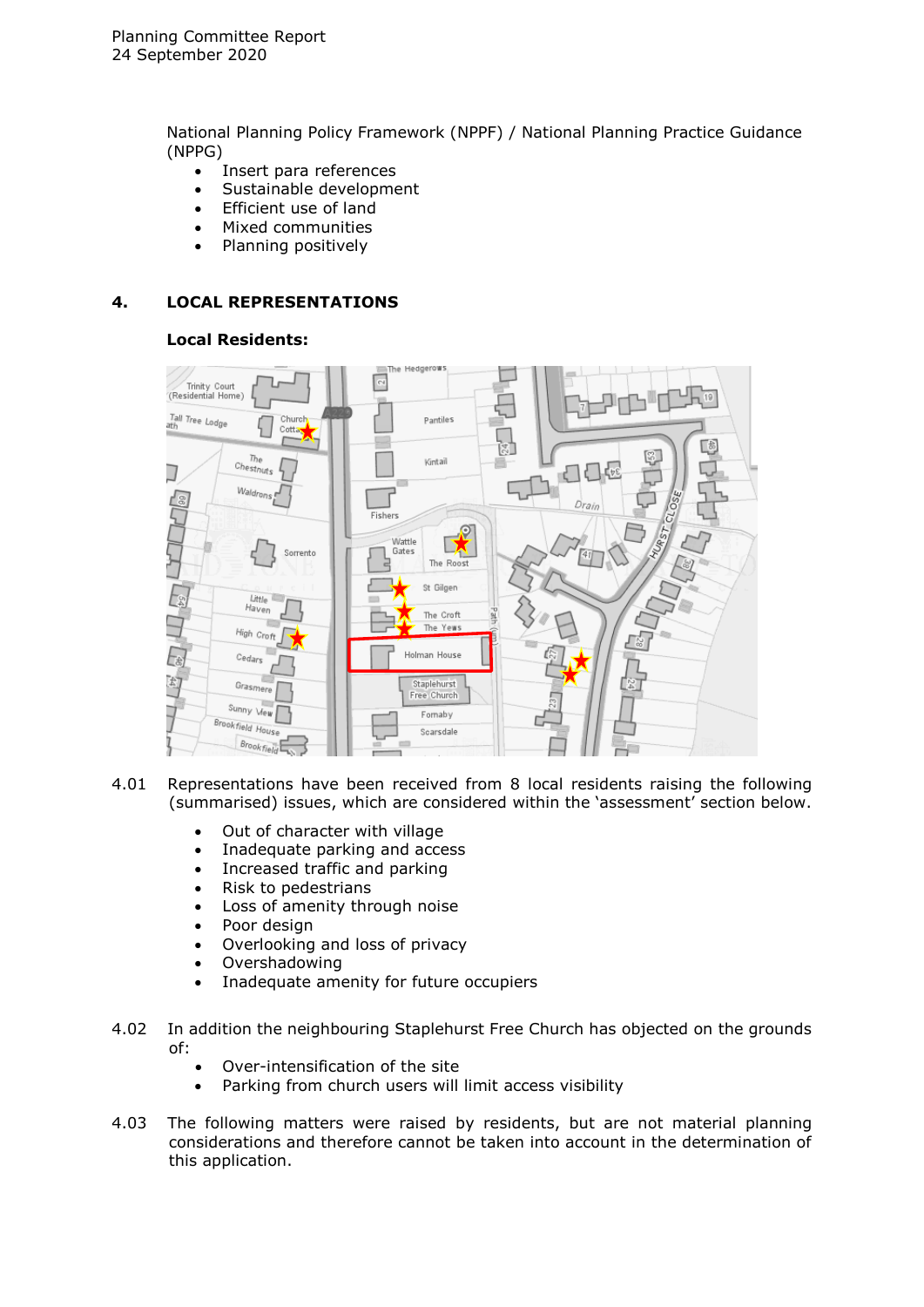- Impact on shared drain
- Potential presence of wells
- The application is for financial gain
- Application submitted during lockdown
- Repeat planning submissions
- The fact that objections to the previous invalid application were removed from website

# **5. CONSULTATIONS**

(Please note that summaries of consultation responses are set out below, with the response discussed in more detail in the main report where considered necessary)

Staplehurst Parish Council

5.01 Overdevelopment, harm to character of street, out of character with predominant family home nature of area, inadequate parking and access, noise impact from driveways on neighbours, lack of biodiversity gain, inadequate waste provision, loss of neighbouring amenity

#### Kent Police

5.02 Advice engagement with Secure by Design principles

#### Southern Water

5.03 Recommend seeking advice re building on or close to sewers. (SW note sewer runs under tarmac access and parking)

#### MBC Environmental Health

5.04 No objection. Seek EV charging and conditions to manage internal noise levels.

#### KCC Highways

5.05 No objection on highways grounds (access and parking) subject to a construction site management condition.

### **6. APPRAISAL**

#### **Main Issues**

- 6.01 The key issues for consideration relate to:
	- The Principle of Development
	- Character and Appearance
	- Residential Amenity
	- Traffic and Parking

### **The Principle of Development**

- 6.02 The principle of development, that is, the use of the site to accommodate an apartment-led scheme, was established within the 2018 permission; which was considered under the same policy framework as the current application.
- 6.03 The site is sustainably located, midway between the station area and emerging retail facilities to the north and the village 'heart' to the south.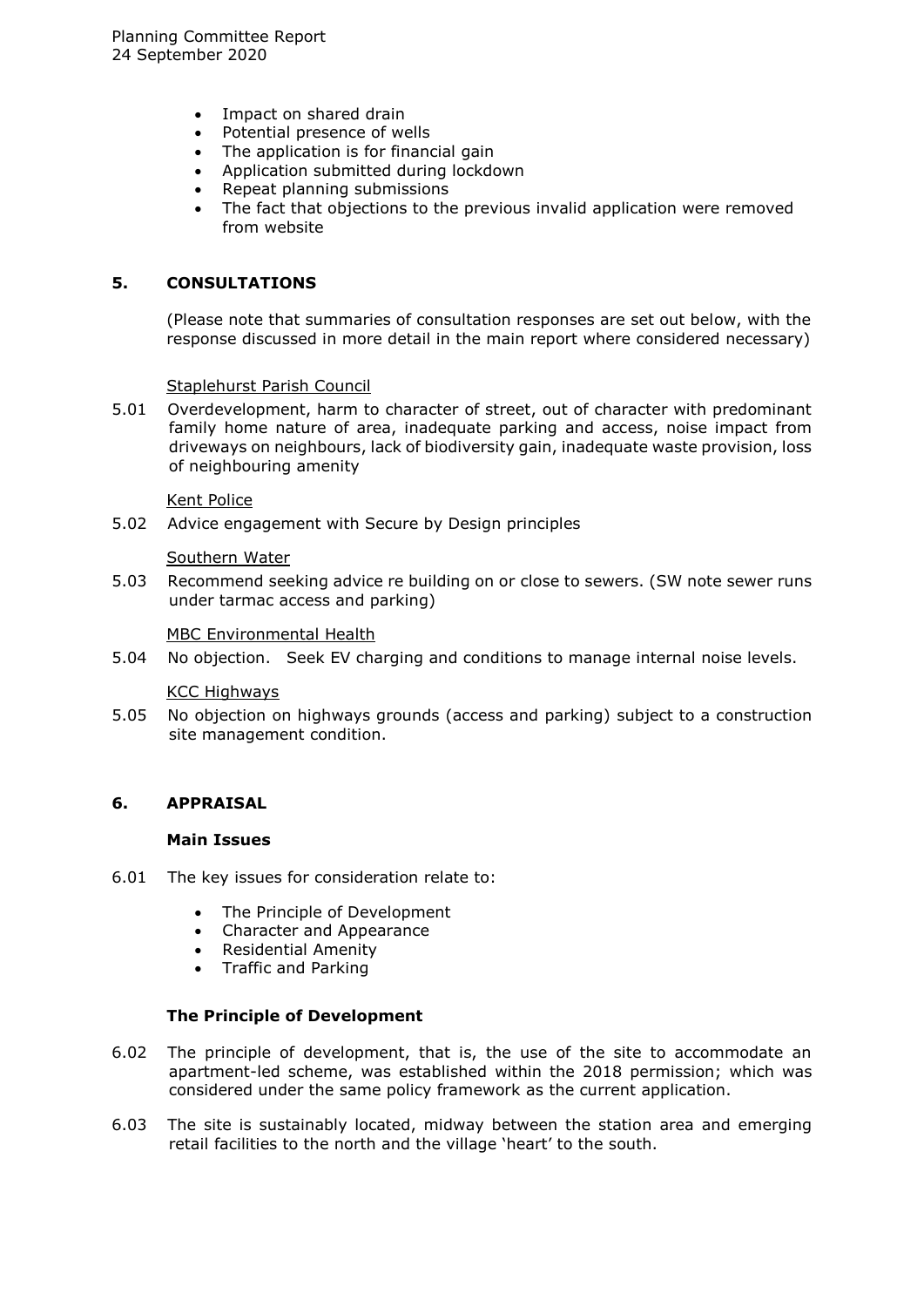- 6.04 The principle of optimising brownfield land complies with the NPPF and the development plan, subject to other considerations such as transport and amenity.
- 6.05 Whilst the Parish Council refer to the area being predominantly family homes, in terms of the principle of providing smaller dwelling types, both the NPPF and the development plan seek to provide a range of housing types to meet needs. Policy H3 of the Neighbourhood Plan (SNP) seeks to ensure the mix of new housing responds to local needs and local demands in terms of prices, sizes and tenures and in doing so to provide a range of appropriate tenures and sizes of new properties to meet local needs and demands. In doing so the SNP recognises the need to provide for smaller units, for example, to be built within walking distance of the station. The SNP continues to state that such housing types may be suitable for young professionals who have grown up in Staplehurst, who now need regular access to London but wish to live in affordable accommodation within their home village.
- 6.06 Similarly, Policy SP19/1 of the MBLP seeks a range of housing sizes and types to meet the varied needs of the population. It is therefore considered that the provision of 1 and 2-bed apartments would respond positively to the objectives of both the MBLP and the SNP.
- 6.07 With a net gain of 9 units and a total floorspace below the 1,000 sq.m threshold, the scheme is not required to provide affordable housing under Policy SP20. Nevertheless, a range of small units will provide market homes at the lower end of the local price ranges.

#### **Character and Appearance**

- 6.08 As identified above, the existing building is not considered to be of such merit that it justifies retention in an unaltered form. Whilst the 2018 permission focussed upon the retention of the existing character, this latest proposal would adopt a different form, but one that, as illustrated in the street scene and CGI above, reflects local character and in the view of Officers is of a more attractive appearance in terms of the streetscape than the previous approval, ie, that compared to the 2018 approval, it is an improvement to the street scene and character of the area.
- 6.09 Whilst the building's height is increased, the additional floor is accommodated within a traditional roofscape in a manner not dissimilar to a number of existing properties in the vicinity, buildings which contribute to the quality of the Station Road Character Area as identified in the SNP
- 6.10 At 5.2 the SNP states that 'new housing should be influenced by the traditional character and style of the village, referencing the local context through high quality materials and styles appropriate to the place'. HOUSING THEME (Policy Code H) of the SNP seeks to *"….. ensure that new housing designs are high quality and respond appropriately to the Kentish context",* whilst SNP POLICY H1 states that *" the design of new housing developments should be principally informed by the traditional form, layout, character and style of the village's vernacular architecture"* and that *"….new housing development must be shaped and influenced by the traditional character and style of the village".*
- 6.11 In terms of the street scene and the character of the area, it is considered that the proposed design responds positively to the qualitative requirements of Local Plan Policy DM1 and the objectives of the Neighbourhood Plan, which is centred around new development referencing local context and demonstrating the use of high quality materials and styles appropriate to the place.'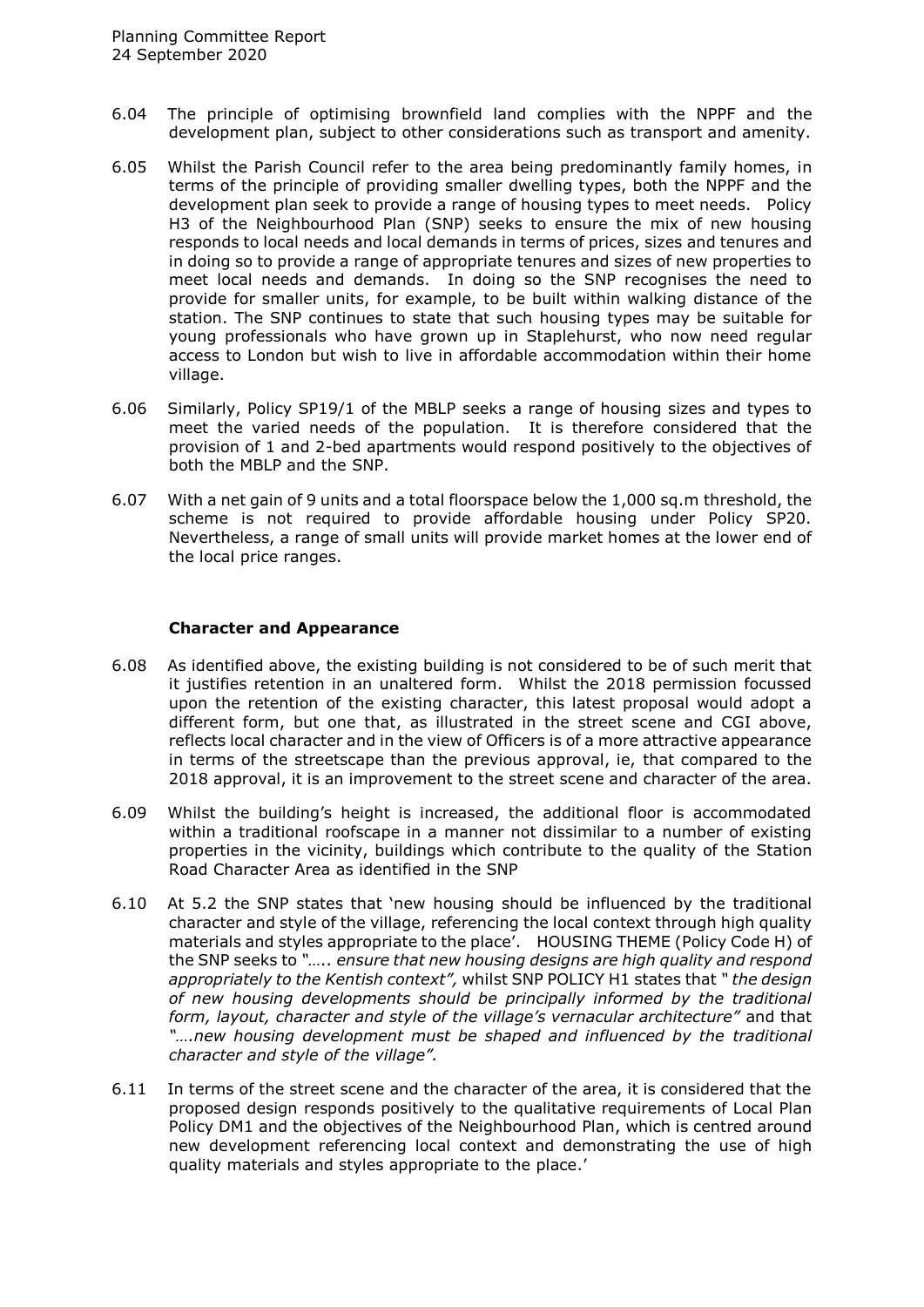- 6.12 Compared to the 2018 permission, the massing of the rear annex of the development is increased, with a greater depth and increased height. Glimpses of the rear annex will be visible across the car park of the adjacent Church, however, this element will not be prominent and in the context of the significant rear depth of the church and backland development to the north it is not considered that it would adversely affect the character of the street scene.
- 6.13 In summary, it is considered that the latest proposals represent a contextually-led approach and will have a positive impact upon the character of the area.

## **Residential Amenity**

- 6.14 In terms of future occupiers of the development, it is considered that, overall, a good quality of amenity would be achieved. Whilst some of the already approved units fall slightly below national internal spaces standards as they are treated as 2-person units, the new units and others within the development exceed the standard, some by a considerable margin. The rear ground floor units have some dedicated external amenity and the rear garden is considered to be of a good useable size.
- 6.15 With regard to the impacts upon neighbouring amenity, the principle considerations are :
	- Overlooking and privacy
	- Noise and disturbance
	- Loss of natural light or overshadowing
- 6.16 The locations of concerned neighbours are shown on the plan at paragraph 4 above. The properties to the rear in 25 and 27 Hurst Close are some distance from the new build elements. The main rear wall is circa 80m from their own rear elevation and the closest part of the proposed annex circa 64m. At this distance it is not considered that any harmful overlooking would occur. The principle of the rear parking court was established in the 2018 approval and the provision of one additional parking space, from 9 to 10, is not considered to be likely to lead to any material increased impact in terms of noise and disruption.
- 6.17 Members should also note that the rear area was and could be used for vehicle movements associated with the historic commercial use.
- 6.18 One neighbour immediately facing across Station Road and one circa 100m to the north east object. Having regard to the positive impact upon the street scene, I do not consider that their visual amenity would be harmed. Due to the separation distance across Station Road I do not consider that any loss of light would be experienced.
- 6.19 Whilst the scheme will provide three additional parking spaces compared to that approved, having regard to the intervening traffic conditions on Station Road, I do not consider that the additional movements would result in undue noise or disturbance.
- 6.20 We then turn to assess the impact upon The Yews, which borders the site to the north. This is a two storey house with accommodation in the roof. The house is set off the boundary by the width of a single garage.
- 6.21 The existing relationship between the properties is shown below. The Yews has a number of windows facing to the rear and across towards the application site. It has a patio area to the rear of the garage and the garden beyond. The application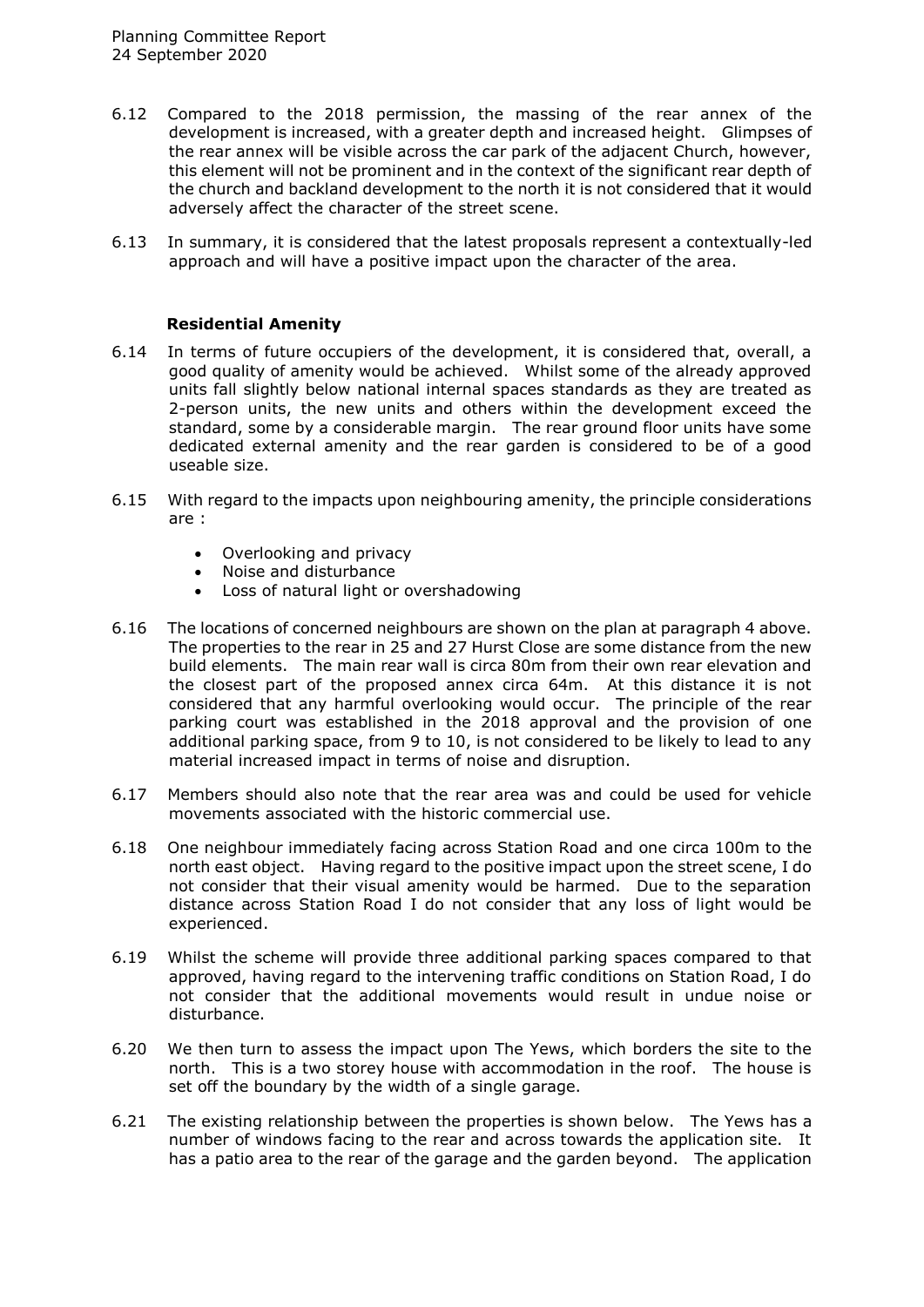building has a number of existing windows facing towards The Yews, the use of which are not under planning control.

![](_page_11_Picture_2.jpeg)

- 6.22 Firstly, in considering the change in the rear site layout, the principal change is the addition of one further parking space and the associated increase in vehicle movements and pedestrians. The access driveway remains as per that approved by Committee in 2018, together with the proposed acoustic fence and landscape buffer adjacent to the rear garden of The Yews. It is not considered that an increase in vehicular activity from 9 to 10 cars would represent a level of disruption that would justify refusal of the latest scheme.
- 6.23 The two visitor parking spaces to the front are also a net addition when compared to the 2018 scheme, however, the front of the property already has parking for two vehicles associated with the previous use. Front garden parking is characteristic of the area and having regard to the existing noise levels from passing traffic and the established access to the rear, it is not considered that the use of these two visitor spaces would lead to a loss of amenity.
- 6.24 It is noted that the EHO raises no objection in terms of potential disturbance from traffic or pedestrian activity.
- 6.25 We then turn to consider the potential impact of the proposed massing, to which there are two considerations; the increased height and mass of the main house and the increased height and depth of the rear 'annex'.
- 6.26 The diagram below shows the flank elevation as now proposed, with the 'approximate' outline of the previously approved scheme shown dashed.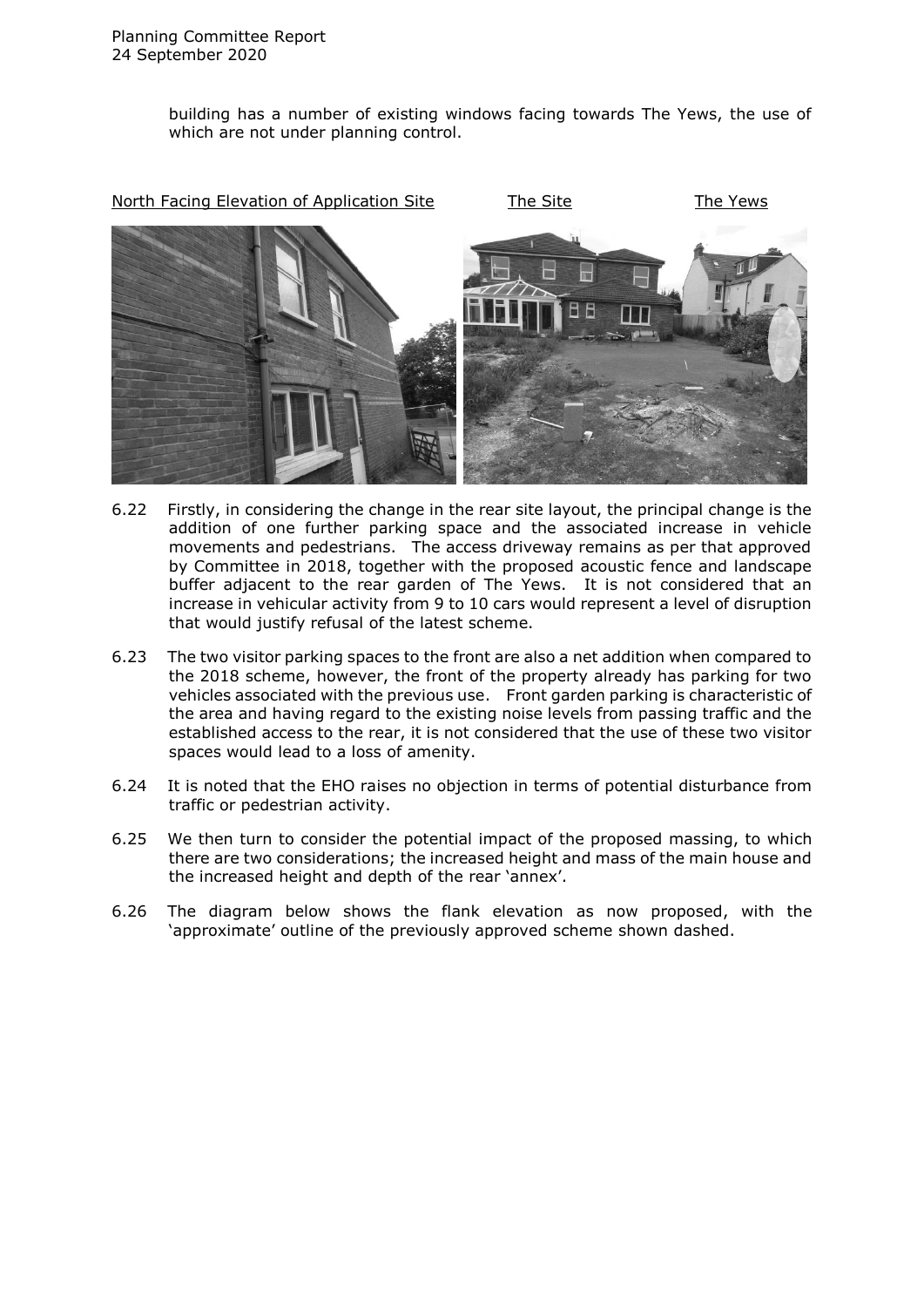![](_page_12_Figure_1.jpeg)

PROPOSED LEFT FLANK ELEVATION  $1-100$ 

- 6.27 In terms of the main house the eaves increase in height from circa 5.5 metres to 7 metres and the ridge from 8.25 to 9.75 metres, both circa 1.5 metres. The front and rear building lines are unchanged as this represents the existing building footprint. The Yews does not have any windows in the gable facing the main house, but does have a second floor dormer and ground floor patio. Due to the height of the dormers they will benefit from natural light from above and around the proposal, so I consider that the increased bulk will not result in a material loss of natural light to windows to habitable rooms.
- 6.28 The rear part of the neighbour's patio will inevitably experience an increased sense of enclosure and a reduction in light as a result of the increased massing, however, the patio forms part of a large garden over which it enjoys views and as such, any impacts on this area would not be so significant as to justify refusal.
- 6.29 Concerns have been raised over the increase in size of the rear annex, the depth of which is increased by 2 metres (previously approved 14.5m), with the height increased at eaves to 4.5 metres (approved 2.5m) and ridge height of 7 metres (approved 5.5m).
- 6.30 The annex is set off the boundary by circa 7.5 metres and at its closest, circa 16 metres from the neighbour's nearest habitable room window. As such it falls well below the 45 degree angle and would not lead to any material loss of natural light.
- 6.31 Whilst there is an increase in mass in both of the proposed new build elements, it is not of a scale that would result in an overbearing impact and whilst the application property extends to the rear, the outlook of The Yews is clearly principally down its own garden. Members should note that the Free Church extends 40 metres to the rear of its residential neighbours and so the principle of some built elements to the rear is established by this and the 2018 approval.
- 6.32 Finally, turning to potential overlooking. On the main flank of the building, two first floor windows currently have unrestricted glazing and can look towards The Yews. These will be obscured as part of this scheme, resulting in a net benefit. The new rooflights at second floor will have a cil level of not less than 1.7metres and due to their angle, will not permit views down to the neighbours garden.
- 6.33 In terms of the annex, two rooflights will serve a bathroom and provide roof level lighting with no risk of overlooking. Small dormers will provide additional lighting to the kitchen and bedroom, but will again be obscured up to a height that prevents overlooking. Members should note that the main living area and larger bedroom are designed to face away from the neighbour. It is therefore considered that there would be no loss of privacy to The Yews.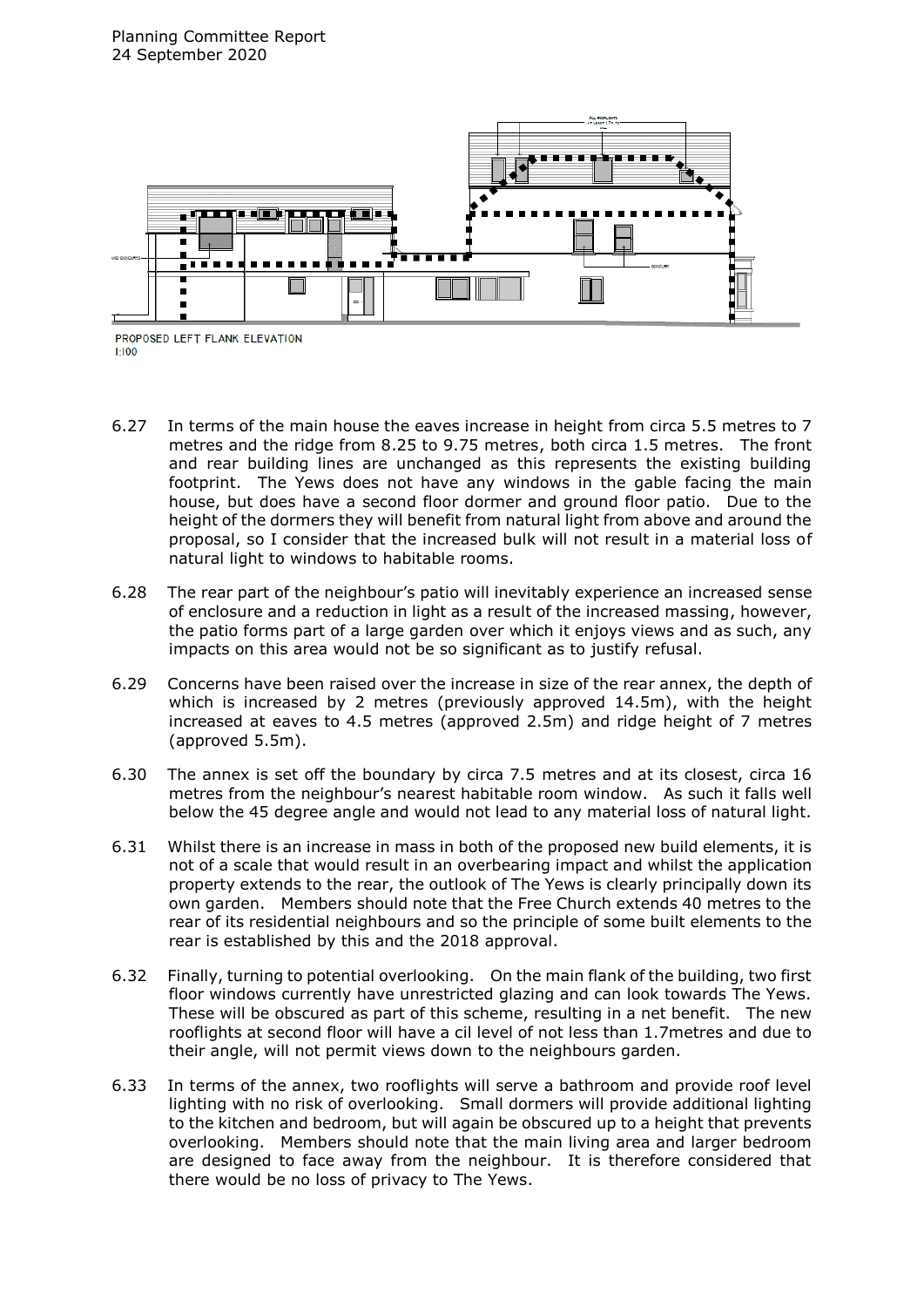6.34 On the basis that I consider there would be no adverse impact to the immediate neighbour, nor do I consider that the other neighbours further to the north would be adversely affected.

### **Traffic and Parking**

- 6.35 Kent County Council Highways have commented on the application and do not raise any objection to access or parking arrangements. As detailed above, this is an established driveway that has served a mixed use property. The net increase of three spaces and the associated movements do not generate impacts sufficient to object in terms of highway safety.
- 6.36 This section of Station Road is heavily trafficked, particularly during peak hours, but residential driveways accessing directly onto the Road is a common feature amongst the majority of properties. The scheme is designed to allow cars to enter and leave in forward gear. As with neighbours, service vehicles would serve from the road.
- 6.37 It is noted that the adjacent Church has 19 parking spaces and no objection was raised on highways grounds. It is not considered that the juxtaposition of the Church and this scheme would result in adverse conditions.

### **Other Matters**

- 6.38 The applicant has agreed to conditions requiring EV Charging, plus bird bat and bee habitats. Officers also consider that as the rear annex is relatively discreet, it is appropriate to seek PV installation and this is again covered by condition.
- 6.39 As previously identified there are no heritage assets or protected trees within or adjacent to the application site. The closest listed building is Sorrento (GII), some 70m north east, on the western, opposite side of Station Road. There is no material visual relationship between the two and in the context of the limited scale of change in appearance, it is not considered that the application site affects the setting of the listed building.
- 6.40 A number of residents have raised concerns regarding the submission of several schemes over time and the apparent removal of objections from the website. Officers advise that the previous application 20/501321/FULL was treated as invalid and re-submitted in the present form at the request of the Council as the previous application could not be determined in the form submitted. As the application was returned as invalid (not withdrawn), it was removed from the website together with all documents (and any comments made prior to this).
- 6.41 The proposed development is CIL liable. The Council adopted a Community Infrastructure Levy on 25 October 2017 and began charging on all CIL liable applications approved on and from 1 October 2018. The actual amount of CIL can only be confirmed once all the relevant forms have been submitted and relevant details have been assessed and approved. Any relief claimed will be assessed at the time planning permission is granted or shortly after.

# **PUBLIC SECTOR EQUALITY DUTY**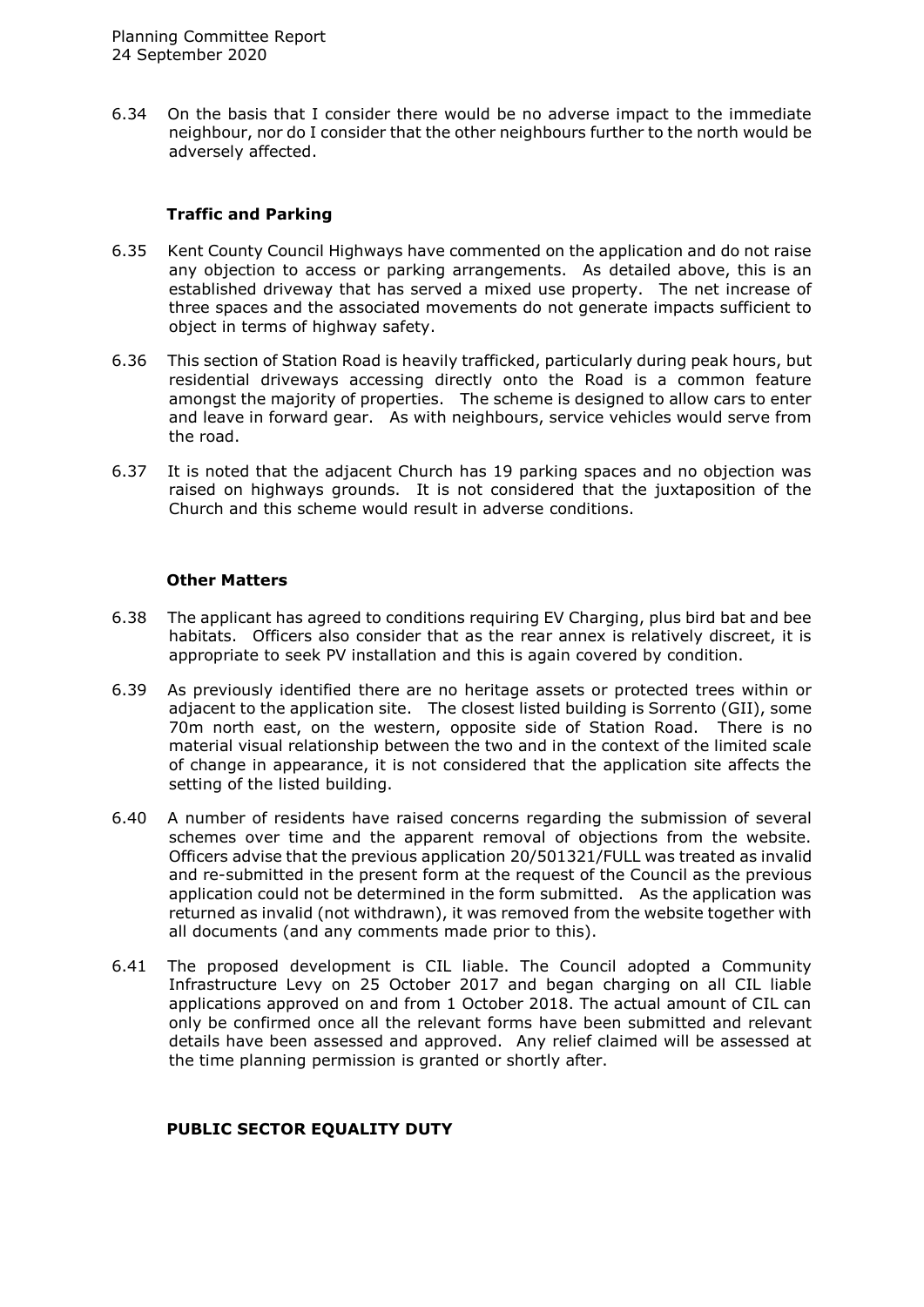6.42 Due regard has been had to the Public Sector Equality Duty, as set out in Section 149 of the Equality Act 2010. It is considered that the application proposals would not undermine objectives of the Duty.

## **7. CONCLUSION**

7.01 Having regard to the above, it is recommended that planning permission be granted subject to the conditions listed below.

## **8. RECOMMENDATION**

GRANT planning permission subject to the following conditions:

1 The development hereby permitted shall be begun before the expiration of three years from the date of this permission;

Reason: In accordance with the provisions of Section 91 of the Town and Country Planning Act 1990 as amended by Section 51 of the Planning and Compulsory Purchase Act 2004

2 The development hereby permitted shall be carried out in accordance with the following approved plans/drawings: PO4 Floor / roof plans, PO5 Elevations, PO6 Site plan.

Reason: To ensure the quality of the development is maintained and to prevent harm to the residential amenity of neighbouring occupiers.

3 Before the development hereby permitted is first occupied, the first floor windows opening on the northern elevation of the existing building and the new windows in the rear annex at first floor level (as shown on drawing number P05) shall be obscure glazed and shall be incapable of being opened except for a high level fanlight opening of at least 1.7m above inside floor level and shall subsequently be maintained as such:

Reason: To safeguard the privacy of existing and prospective occupiers.

4 No development above slab level on the extensions hereby permitted shall take place until details of how decentralised and renewable or low-carbon sources of energy will be incorporated into the development hereby approved, have been submitted to and approved in writing by the local planning authority. The approved details shall be installed prior to first occupation and maintained thereafter.

Reason: To ensure an energy efficient form of development. Details are required prior to commencements as these methods may impact or influence the overall appearance of the development.

5 The development hereby approved shall not commence above slab level until details of a scheme for the provision of accessible electric vehicle charging points, including a programme for their installation, maintenance and management, shall be submitted to and approved in writing by the local planning authority. The electric vehicle charging points as approved shall be installed prior to occupation of the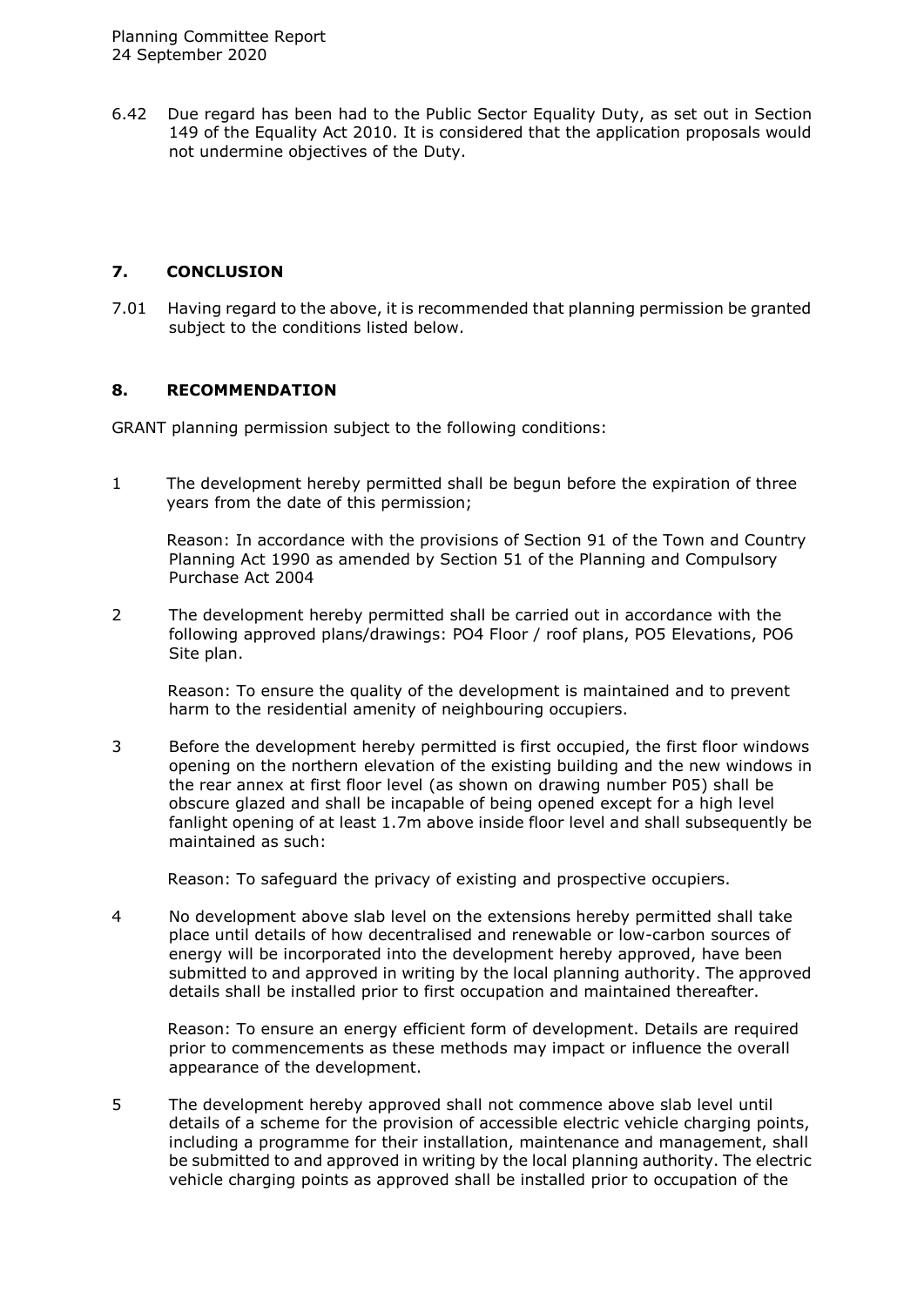building hereby permitted and shall thereafter be retained and maintained in accordance with the approved details.

Reason: To promote the reduction of CO2 emissions through the use of low emissions vehicles in accordance with the NPPF.

6 The development hereby approved shall not commence above slab level until, written details of the materials to be used in the construction of the external surfaces of the building(s) hereby permitted have been submitted to and approved in writing by the local planning authority and the development shall be constructed using the approved materials;

Reason: To ensure a satisfactory appearance to the development.

7 Notwithstanding the details as shown on drawing number P06 the development shall not be occupied until details of hard and soft landscape works which shall include the use of permeable paving upon the access and hardstanding parking areas have been submitted to and approved in writing by the Local Planning Authority. The landscaping scheme shall include details of native species planting and habitat for birds, bees and bats. The approved landscaping shall be planted in the first available planting season. If any part of the approved native planting becomes dead, dying or diseased within 5 years of planting it shall be replaced with a similar species of a size to be agreed in writing with the Local Planning Authority and shall be retained at all times in accordance with the terms of this condition. The approved hardstanding shall be carried out in accordance with the approved details before first occupation of the apartment and retained thereafter;

Reason: To ensure satisfactory appearance to the development and in the interest of sustainable water drainage.

8 No development shall take place until details of on site parking and turning for all construction traffic have been submitted to and approved in writing by the local planning authority. The details shall be implemented before construction commences and retained until the completion of the construction.

Reason: To ensure adequate on site parking and turning provision is made for construction traffic In the interest of highway safety and the free flow of traffic.

9 Prior to the occupation of the apartments, details of an acoustic fencing along the northern boundary of the site to protect the neighbouring site against transmission of airborne sound shall be submitted to and approved in writing by the local planning authority and the approved scheme shall be completed before first occupation of any dwelling and shall be maintained thereafter.

Reason: To mitigate the effects of potential noise nuisance.

10 Any external lighting shall be in accordance with details that have been previously been submitted to and approved in writing by the local planning authority. Development shall be carried out in accordance with the approved details and retained as such thereafter.

Reason: To protect the night-time rural environment in the interest of visual amenity.

Reason: In the interests of visual amenity.

11 The development hereby approved shall not commence above slab level until, details of satisfactory facilities for the storage of refuse on the site have been